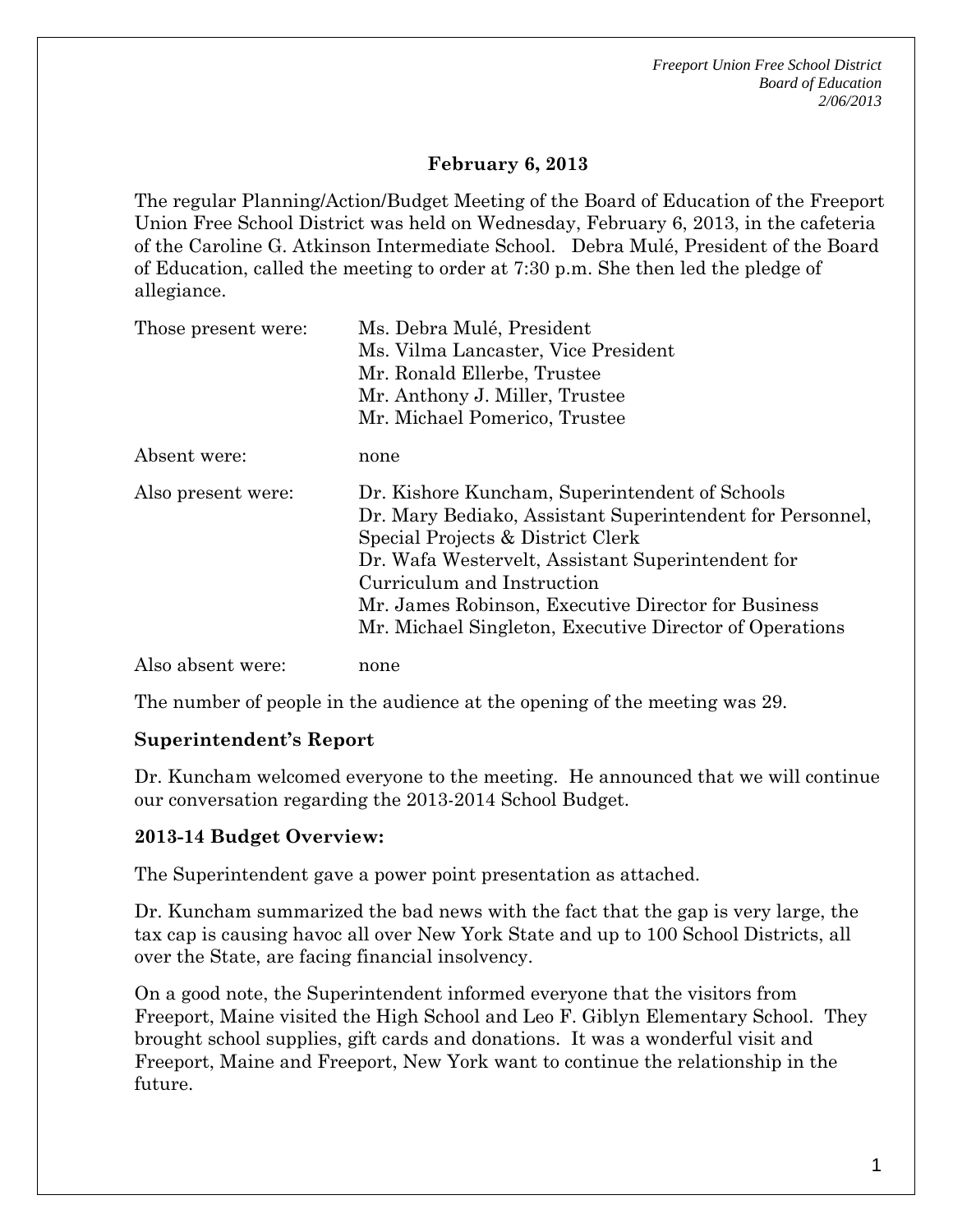*Freeport Union Free School District Board of Education 2/06/2013* 

#### **Board Security Committee Report**

Mr. Ellerbe presented an overview of the Board of Education Security Committee meeting which took place on January 8, 2013.

### **Questions from the Public**

The public was given the opportunity to address the Board of Education. Each speaker was allowed to address the Board for four minutes on any topic. The Board and administration addressed the comments from the public.

# **Item for Action**

On a motion by Mr. Pomerico and a seconded by Mr. Ellerbe the following item was approved:

# **CSE/CPSE Minutes**

**BE IT RESOLVED,** that the Board of Education of the Freeport Union Free School District hereby accepts the minutes of the meetings of the committees on special education and preschool special education for the following dates:

November 27, 29, 2012 December 5, 6, 10, 13, 14, 18, 19, 20, 22, 2012 January 4, 7, 8, 10, 15, 16, 17, 18, 22, 23, 24, 2013

The vote was unanimous, Ellerbe, Lancaster, Miller, Mulé and Pomerico.

#### **Executive Session**

At 8:56 p.m. Mr. Pomerico moved to adjourn to executive session for one matter of personnel.

The motion was seconded by Mr. Miller and passed unanimously.

The vote was: Ellerbe, Lancaster, Miller, Mulé and Pomerico.

At 9:30 p.m., on a motion by Mr. Ellerbe and a second by Mr. Miller the Board returned to open session. The motion carried unanimously.

The vote was; Ellerbe, Lancaster, Miller, Mulé and Pomerico.

# **Adjournment**

 At 9:31 p.m. with no other business on a motion by Mr. Ellerbe and seconded by Mr. Pomerico, the Board adjourned the meeting.

The vote was unanimous, Ellerbe, Lancaster, Miller, Mulé and Pomerico.

# **Next Meeting**